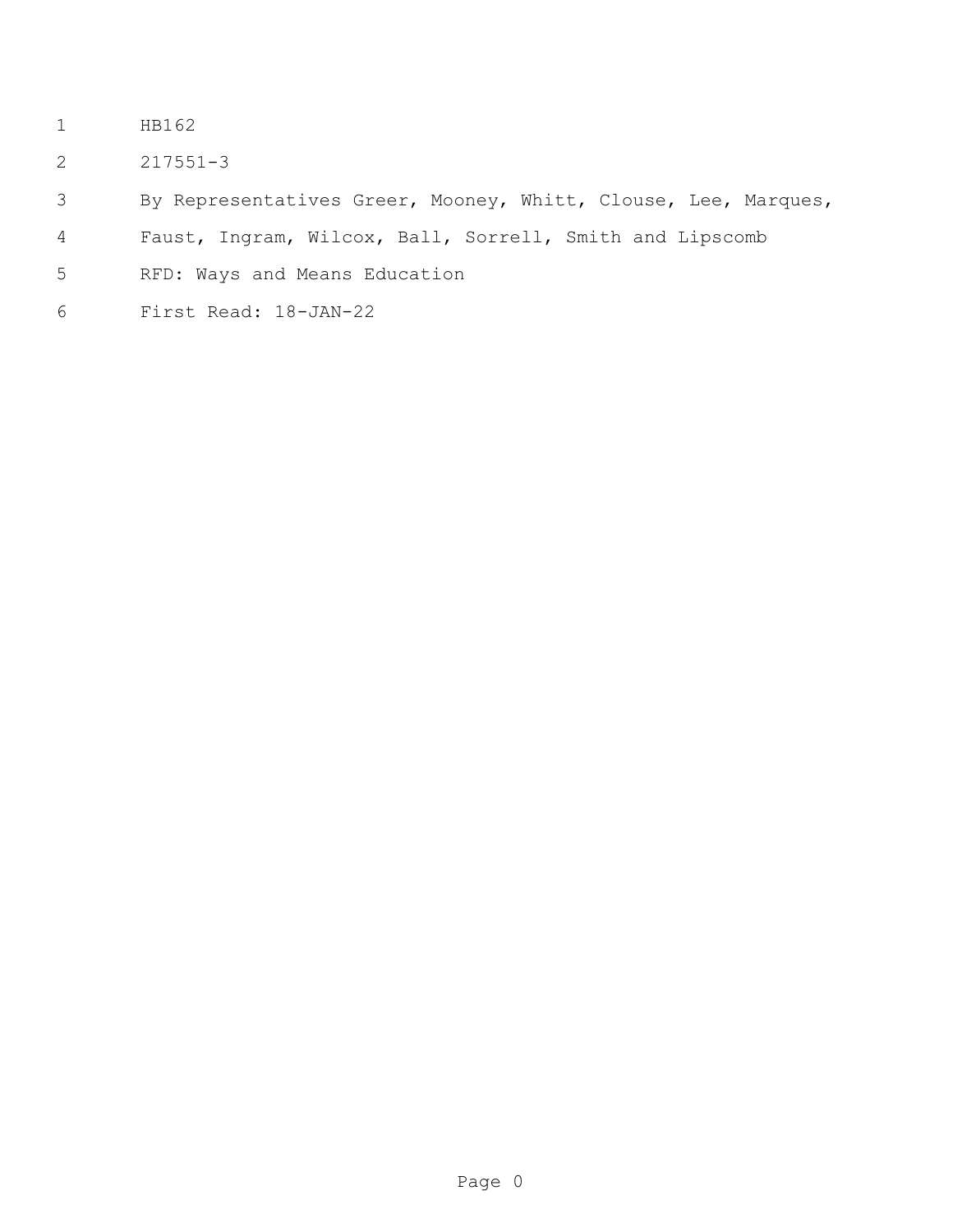| $\mathbf 1$ | ENGROSSED                                                      |
|-------------|----------------------------------------------------------------|
| 2           |                                                                |
| 3           |                                                                |
| 4           | A BILL                                                         |
| 5           | TO BE ENTITLED                                                 |
| 6           | AN ACT                                                         |
| 7           |                                                                |
| 8           | To amend Section 40-18-19, Code of Alabama 1975,               |
| 9           | relating to exemptions from state income taxation; to provide  |
| 10          | that up to \$6,000 of taxable retirement income is exempt from |
| 11          | state income tax for individuals who are 65 years of age or    |
| 12          | older.                                                         |
| 13          | BE IT ENACTED BY THE LEGISLATURE OF ALABAMA:                   |
| 14          | Section 1. Section 40-18-19, Code of Alabama 1975,             |
| 15          | is amended to read as follows:                                 |
| 16          | $"$ \$40-18-19.                                                |
| 17          | "(a) The following exemptions from income taxation             |
| 18          | shall be allowed to every individual resident taxpayer:        |
| 19          | "(1) Retirement allowances, pensions and annuities,            |
| 20          | or optional allowances, approved by the Board of Control of    |
| 21          | the Teachers' Retirement System of Alabama, which exempt       |
| 22          | status is set out in Section 16-25-23.                         |
| 23          | "(2) Retirement allowances, pensions and annuities,            |
| 24          | or optional allowances, approved by the Board of Control of    |
| 25          | the Employees' Retirement System of Alabama, which exempt      |
| 26          | status is set out in Section 36-27-28.                         |
|             |                                                                |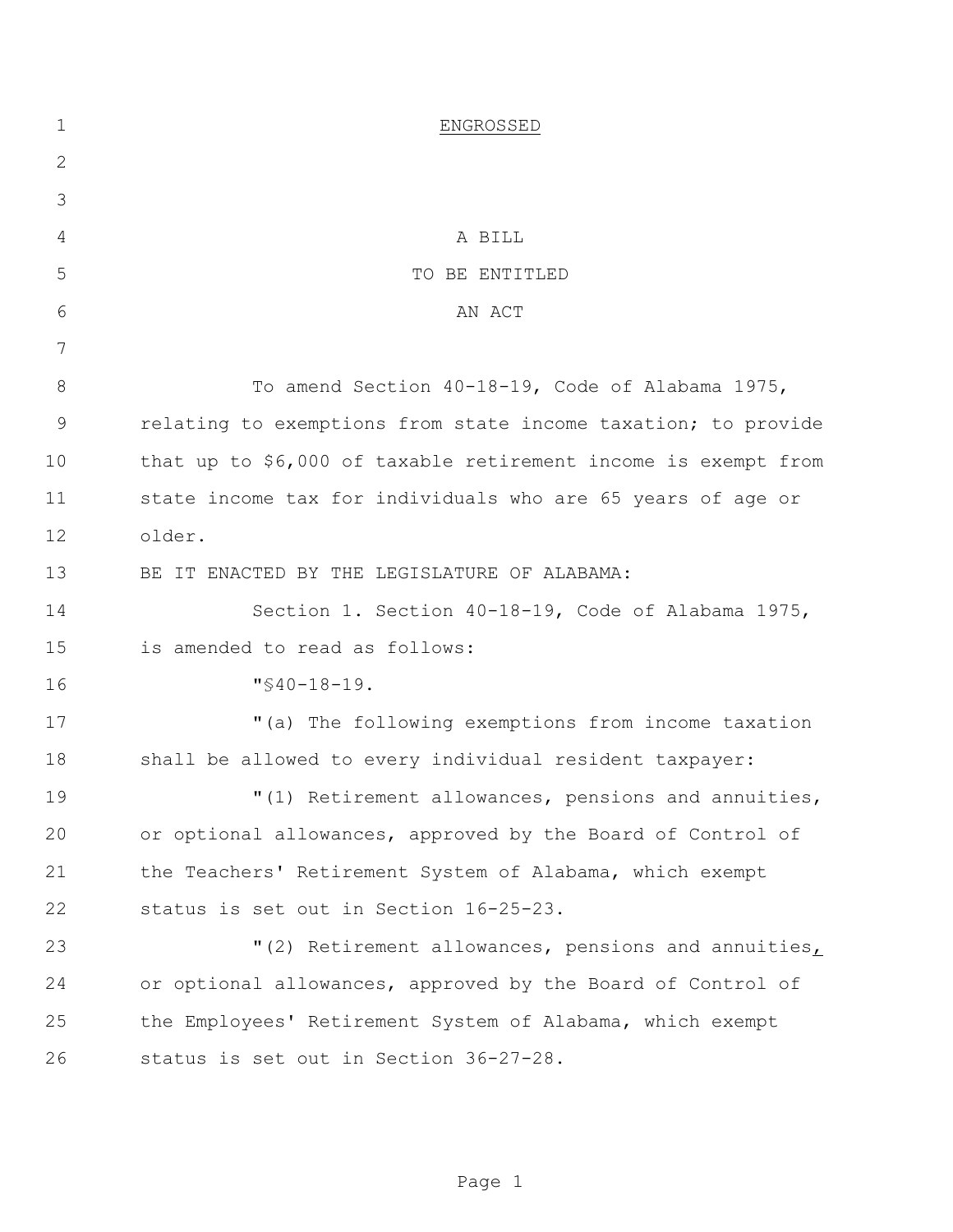"(3) The first eight thousand dollars (\$8,000) of any retirement compensation, retirement allowances, pensions and annuities, or optional allowances, received by any eligible firefighter, as defined in Sections 36-32-1 and 36-32-2, or his or her designated beneficiary, from any firefighting agency established in the State of Alabama, but only if such retirement compensation, retirement allowances, pensions and annuities, or optional allowances as are awarded as a result of fire protection services rendered. This subdivision shall become effective for the taxable years beginning January 1, 1987, and thereafter following its passage and approval by the Governor, or upon its otherwise becoming a law; provided, that for the taxable years beginning on or after January 1, 1991, all of the pension and retirement payments shall be exempt from taxation.

 "(4) The first eight thousand dollars (\$8,000) of any retirement compensation, retirement allowances, pensions 18 and annuities, or optional allowances received by any eligible peace officer, as defined in subdivision (11) of Section 36-21-60, or his or her designated beneficiary, from any police retirement system established in the State of Alabama, but only if the retirement compensation, retirement allowances, pensions and annuities, or optional allowances are awarded as a result of police services rendered. This subdivision shall become effective for taxable years beginning January 1, 1984, and thereafter; provided, that for the taxable years beginning on or after January 1, 1991, all of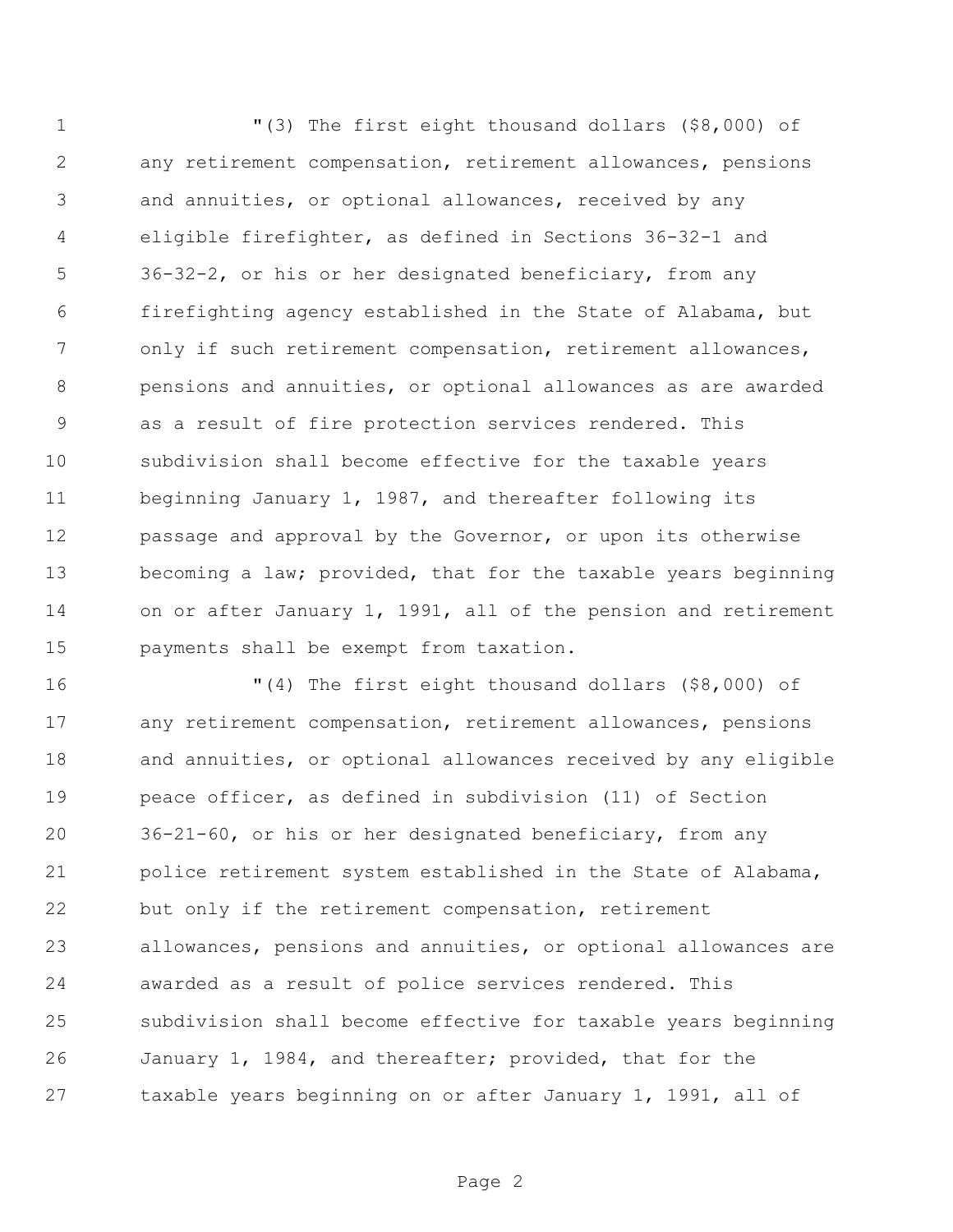the pension and retirement payments shall be exempt from taxation.

 "(5) Income received as annuities under the United States Retirement System from the United States Government Civil Service Retirement and Disability Fund, including income received from the Tennessee Valley Authority's pension system, income received as annuities under the United States Foreign Service Retirement and Disability Fund, or income received from any other United States government retirement and disability fund.

 "(6) Beginning January 1, 1991, all payments made on or after such date to a retiree or his designated beneficiary under a "defined benefit plan," as defined under Section 414(j) of the Internal Revenue Code of 1986, as amended from 15 time to time, to the extent such payment would be taxable for federal income tax purposes.

 "(7) Net income realized by individuals and partnerships from time to time in the business of conducting a 19 financial business employing moneyed monied capital coming into competition with the business of national banks, but only if such individuals and partnerships are subject to an excise 22 tax imposed by this state on or with respect to such income.

 "(8) In the case of a single person or a married person not living with husband or wife, a personal exemption of one thousand five hundred dollars (\$1,500) or, in the case of a head of a family or a married person living with husband or wife, a personal exemption of three thousand dollars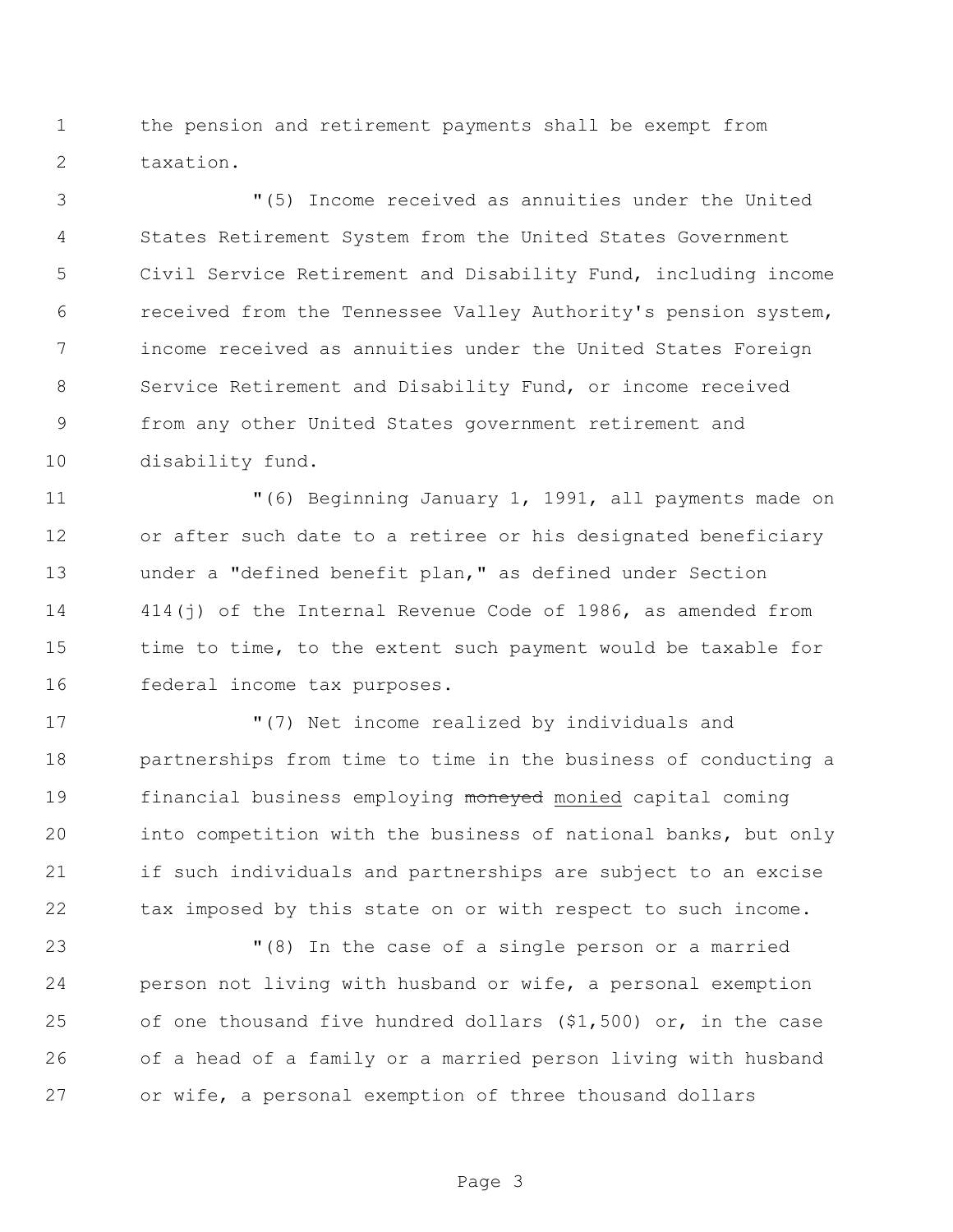(\$3,000), but a husband and wife living together shall receive only one personal exemption of three thousand dollars (\$3,000) against their aggregate income, and in case they make separate returns each must claim a personal exemption of one thousand five hundred dollars (\$1,500).

 "(9) a. Three hundred dollars (\$300) for each person, other than husband or wife, dependent upon the taxpayer, and over half of whose support, for the calendar year in which the taxable year for the taxpayer begins, was 10 received from the taxpayer.

 "b. For tax years beginning after December 31, 2006, for taxpayers with adjusted gross income equal to or less than  $\frac{13}{20,000}$  twenty thousand dollars (\$20,000), one thousand dollars (\$1,000) for each person other than husband or wife, dependent upon the taxpayer, and over half of whose support, 16 for the calendar year in which the taxable year for the taxpayer begins, was received from the taxpayer.

 "c. For tax years beginning after December 31, 2006, 19 for taxpayers with adjusted gross income in excess of  $\frac{20,000}{20}$  twenty thousand dollars (\$20,000) and equal to or less than \$100,000 one hundred thousand dollars (\$100,000), five hundred dollars (\$500) for each person other than husband and wife, dependent upon the taxpayer, and over half of whose support, for the calendar year in which the taxable year for the taxpayer begins, was received from the taxpayer.

 "For the purposes of this section, "dependent" shall mean: A son or daughter of the taxpayer or a descendant of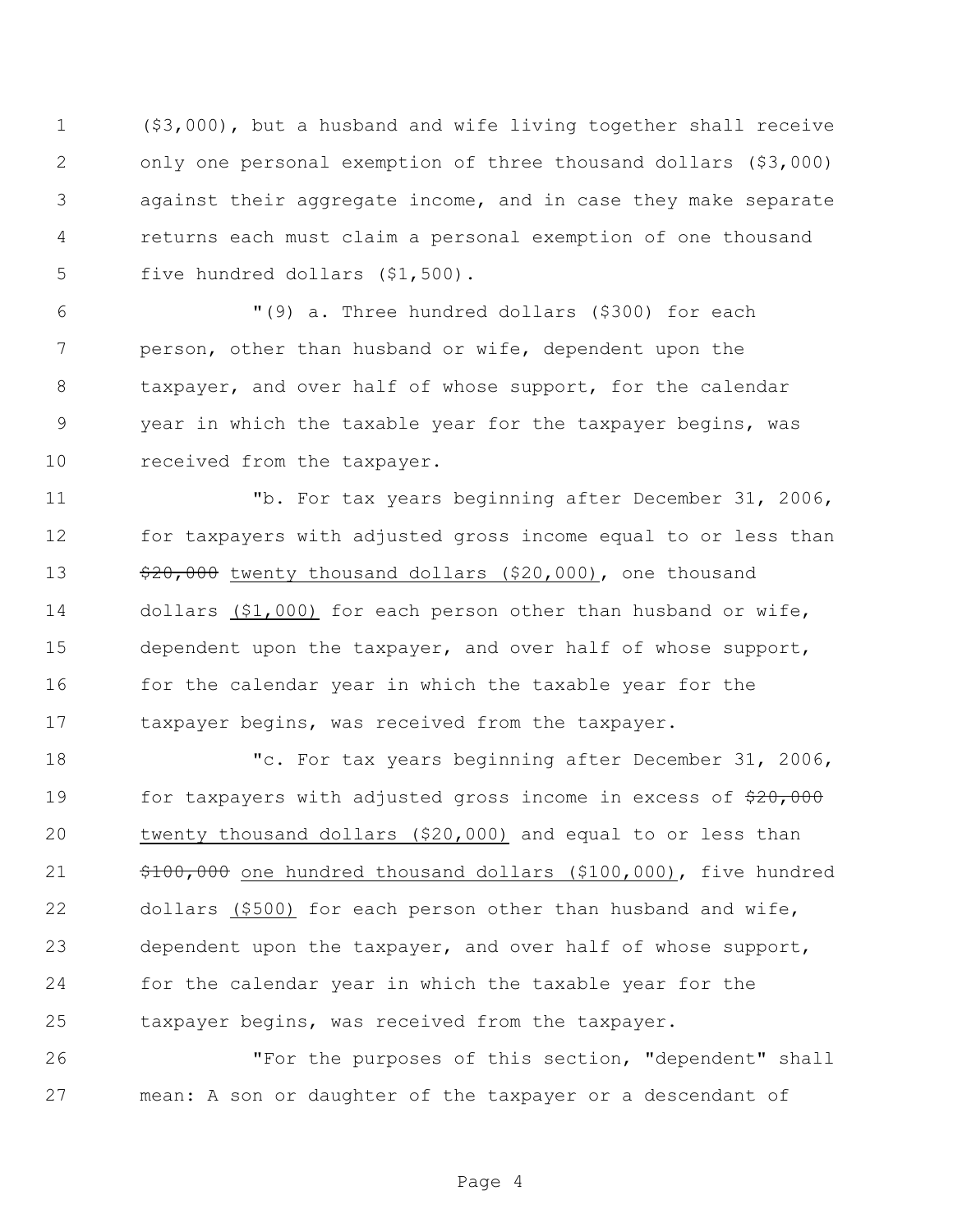either; a stepson or stepdaughter of the taxpayer; a brother, sister, stepbrother, or stepsister of the taxpayer; the father or mother of the taxpayer or an ancestor of either; a stepfather or stepmother of the taxpayer; a son or daughter of a brother or sister of the taxpayer; a brother or sister of the father or mother of the taxpayer; a son-in-law, daughter-in-law, father-in-law, mother-in-law, brother-in-law, or sister-in-law of the taxpayer. As used in this paragraph the terms "brother" and "sister" include a brother or sister by the half blood. For the purpose of determining whether any of the foregoing relationships exist, a legally adopted child of a person shall be considered a child of such a person by blood.

 "(10) Beginning January 1, 1998, all income, interest, dividends, gains, or benefits of any kind received from savings accounts or prepaid tuition contracts administered under Title 16, Chapter 33C, are exempt from all income taxation by the state and by all of its political subdivisions to the extent that the amounts remain on deposit in the PACT Trust Fund or the ACES Trust Fund, or are used to pay the designated beneficiary's qualified higher education expenses as defined in Section 529 of the Internal Revenue Code of 1986, as amended, or are refunded under such terms as would not carry a penalty under Section 529 of the Internal Revenue Code of 1986, as amended.

 "(11) Beginning January 1, 2016, all income, interest, dividends, gains, or benefits of any kind received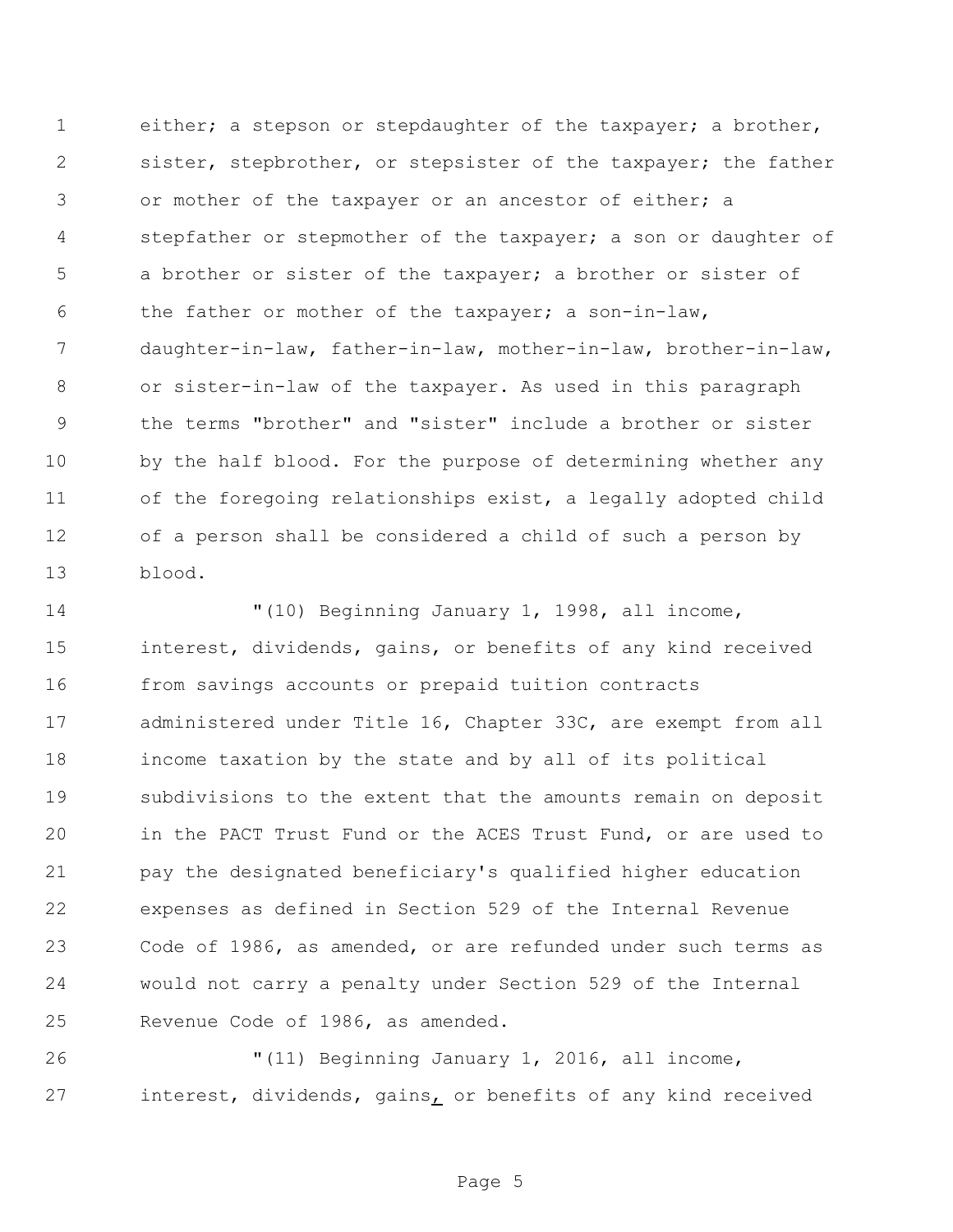from ABLE savings accounts administered under Title 16, Chapter 33C, are exempt from all income taxation by the state and by all of its political subdivisions to the extent that the amounts remain on deposit in the ABLE Trust Fund, or are used to pay the designated beneficiary's qualified disability expenses as defined in Section 529A of the Internal Revenue Code of 1986, as amended, or are refunded under such terms as would not carry a penalty under Section 529A of the Internal Revenue Code of 1986, as amended, or other applicable federal law.

 "(12) Beginning January 1, 2018, amounts received by an individual from sources within a foreign country or countries which constitute a housing allowance, and earned income attributable to services performed by such individual received during the tax period are exempt from all income taxation by the state and by all of its political subdivisions to the extent such income is exempt from federal income tax 18 pursuant to 26 U.S.C. Section 911.

 "(13) a. Beginning January 1, 2023, the first six thousand dollars (\$6,000) of taxable retirement income.

 "b. This exemption may only be claimed by individual taxpayers who are 65 years of age or older.

 "(b) Of the following personal exemptions allowed resident taxpayers, each nonresident individual taxpayer shall be allowed that proportion thereof that the adjusted gross income received by said nonresident individual taxpayer from sources within the State of Alabama bears to his or her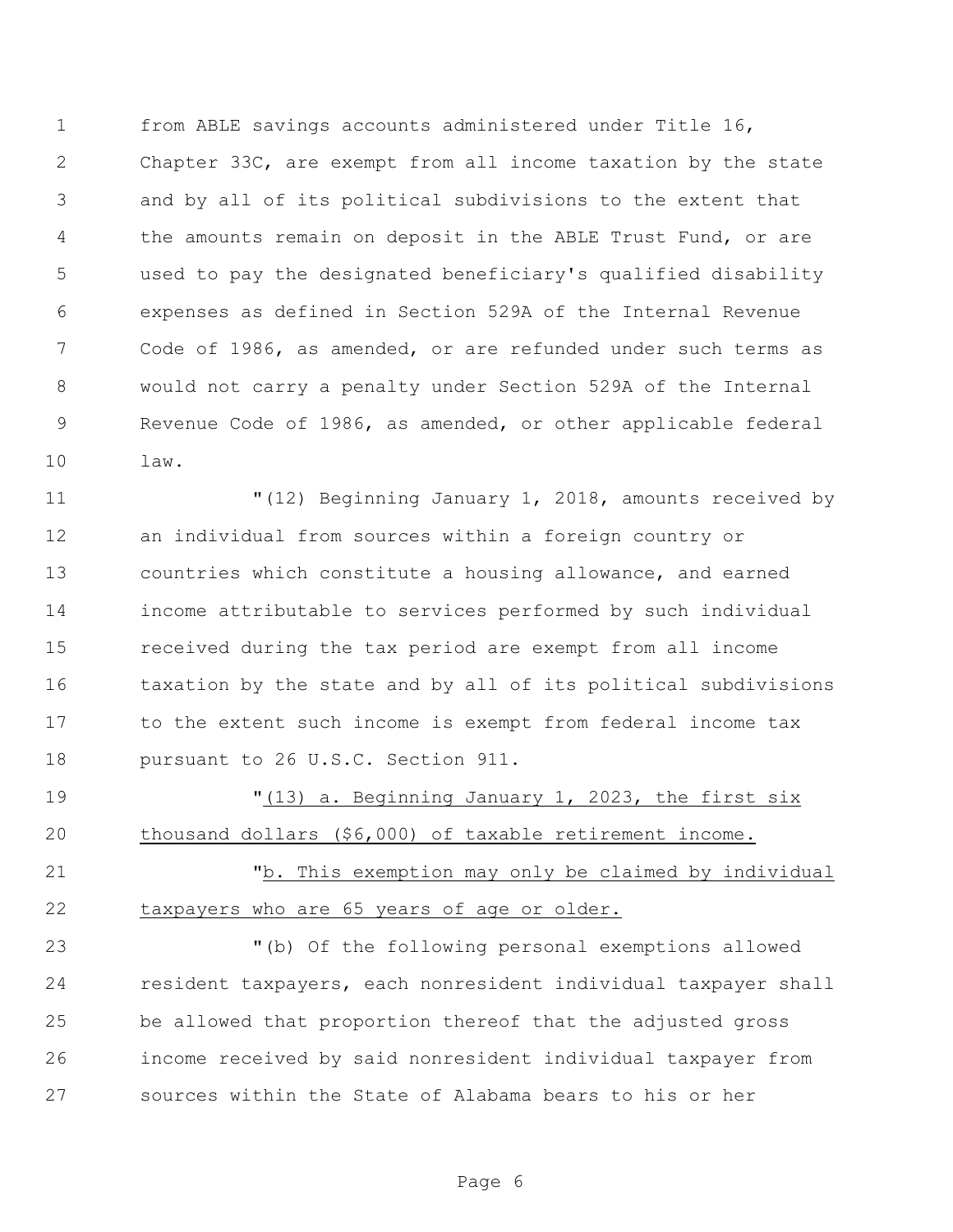adjusted gross income received from sources within and without the State of Alabama: In the case of a single person or a married person not living with husband or wife, a personal exemption of one thousand five hundred dollars (\$1,500) or, in the case of a head of a family or a married person living with husband or wife, a personal exemption of three thousand dollars (\$3,000), a husband and wife living together shall receive but one personal exemption of three thousand dollars (\$3,000) against their aggregate income; and, in case they make separate returns, each must claim a personal exemption of 11 one thousand five hundred dollars (\$1,500); and the amount in subdivision (9) of subsection (a) for each person, other than husband or wife, dependent upon and receiving his or her chief 14 support from the taxpayer."

 Section 2. The Department of Revenue may enact rules as necessary to implement and administer the provisions of this act.

 Section 3. This act shall become effective on the first day of the third month following its passage and approval by the Governor, or its otherwise becoming law.